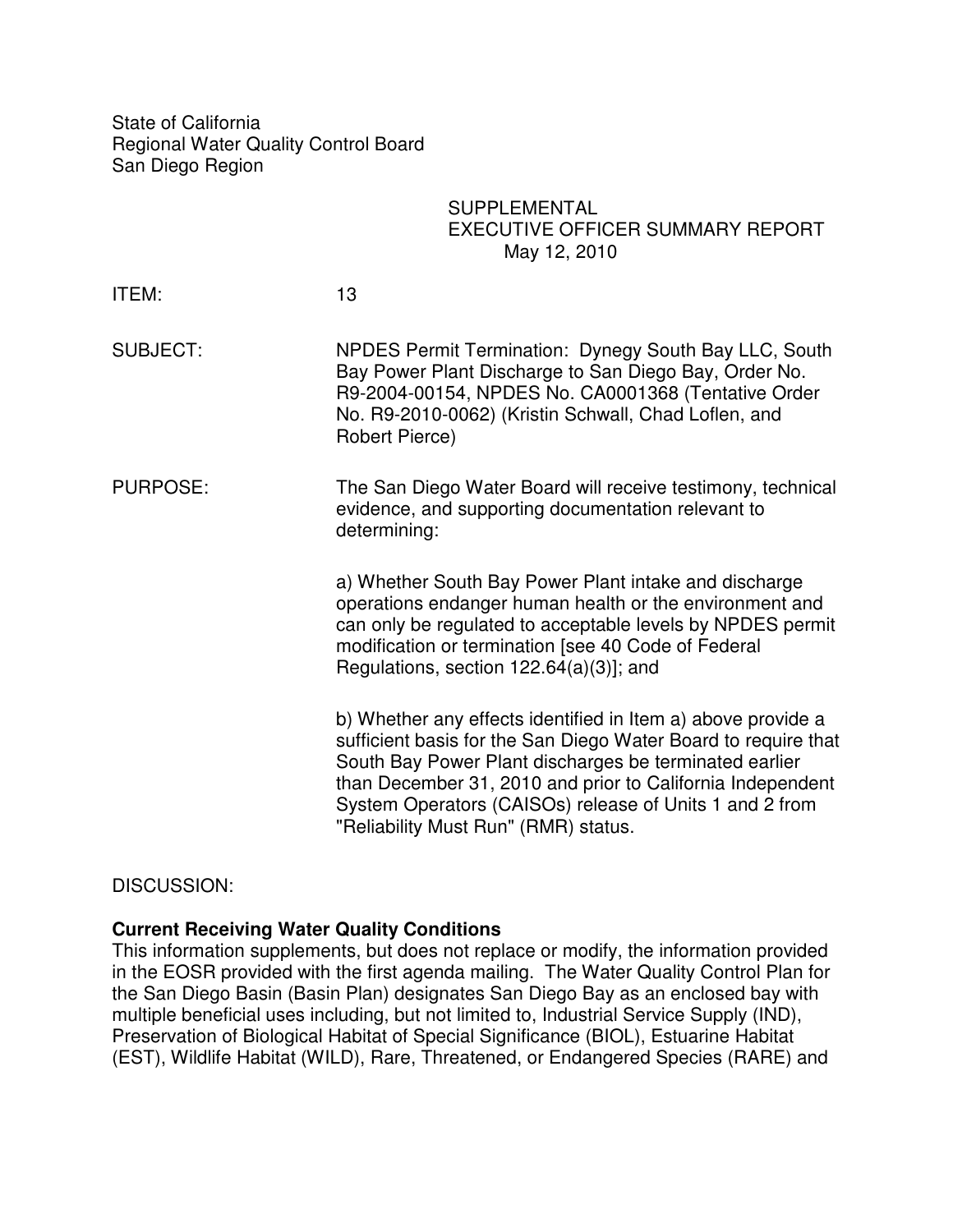l

Marine Habitat  $(MAR)$ .<sup>1</sup> The South Bay Power Plant (SBPP) is located on the southeastern shore of southern San Diego Bay. South San Diego Bay is a relatively shallow basin (<12 ft) and is characterized by warm water temperatures, sluggish tidal currents, and elevated salinity. The Otay River flows into the south bay approximately one mile south of the SBPP and the Sweetwater River channel enters the bay about three miles north of SBPP. While San Diego Bay is still considered an estuarine system, freshwater inflow has been nearly eliminated by water diversion, utilization of groundwater, and infrequent runoff. The benthos is composed primarily of alluvial sediments, and habitats include eelgrass beds, mudflats, salt marsh and unvegetated subtidal areas. Due to the lack of freshwater inflows during most of the year, organisms in south San Diego Bay are typical of protected marine environments, with many species present that exhibit tolerances to increased temperatures and salinity. A variety of aquatic habitats are contained within the boundaries of South Bay and several important terrestrial habitats occur adjacent to its shore. The SBPP intake and discharge are separated in the south bay by a man-made peninsula, constructed of dredge spoils, which extends westward and south into San Diego bay. Chula Vista Wildlife Refuge is located on this peninsula. Tidal inlets within the reserve form wetland areas, and adjacent areas provide seasonal habitat for several species of nesting shorebirds including endangered California least terns Sterna antillarum browni and endangered western snowy plovers Charadrius alexandrinus nivosus. Channels have been dredged on both sides of the peninsula for the intake and discharge flows, which are located on the northeastern and southeastern side of the peninsula, respectively.

Additional information relevant to evaluating the effects on beneficial uses and water quality of south San Diego Bay caused by the currently configured SBPP are described below.

3) Temperature –Order No. R9-2004-00154 does not contain an effluent limitation for maximum discharge temperature, but does contain a limitation that the cooling water discharge shall not at any time exceed 25°F above that of the intake water. The 25°F maximum-at-any-time temperature difference was established to ensure compliance with the State Water Board's Thermal Plan, which contains the following narrative water quality objective: Elevated temperature waste discharges shall comply with limitations necessary to assure protection of beneficial uses.

6) Eelgrass –– Eelgrass beds are considered a critical component of the San Diego Bay food web. Much of the eelgrass primary productivity enters the food web as detritus, and eelgrass beds actively uptake nutrients, produce oxygen, stabilize sediments and slow current velocities. Fish and invertebrates use eelgrass beds as a refuge from predators, as a food source, and as nursery habitat. Eelgrass provides surfaces for egg attachment and sheltered locations for juveniles to hide and feed. Fish and invertebrates produced from these beds are ecologically, commercially, and recreationally important species, both as permanent bay residents and as oceanic species. Waterfowl, especially surf scoter, scaup, and brant are present in high

<sup>1</sup> See Table 2-3 of the Water Quality Control Plan for the San Diego Basin for the full list of assigned beneficial uses.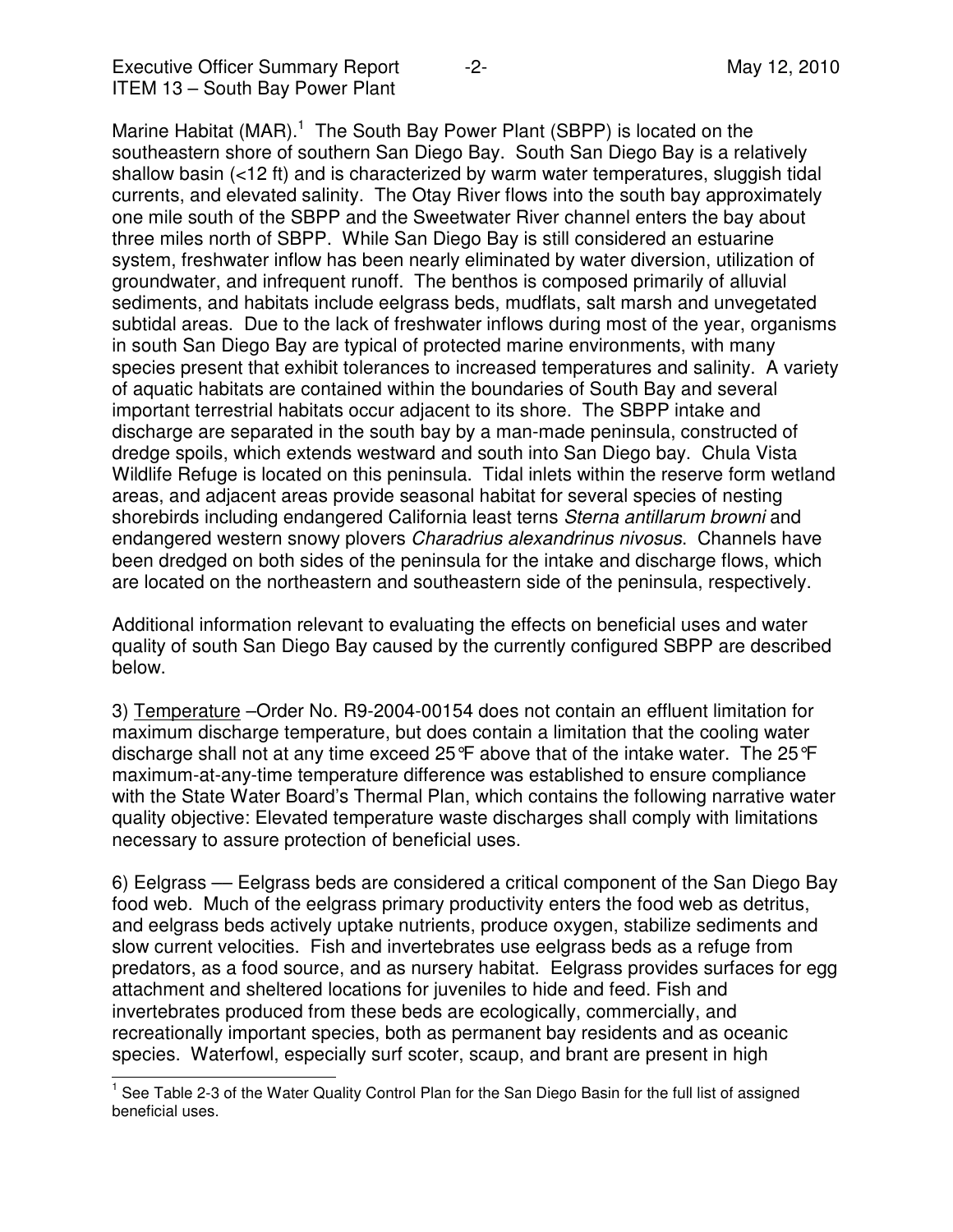numbers in late fall and winter. Black brant, in particular, rely heavily on eelgrass of central and south Bay as they are one of the few birds that consume it directly. The amount, if any, of preclusion of eelgrass caused by the discharge under current maximum discharge conditions of 225 MGD is unknown, but is predicted to be less than the amount caused by flows of 601 MGD, primarily in areas west of the discharge channel. The historic distribution of eelgrass in the southern portion is also unknown, as no quantitative information on bed distribution has been submitted to date from the time period before the SBPP came into operation absent other discharges to the bay.

8) Turtles - Dr. Jeffrey Seminoff, Director for the Marine Turtles Research Program for U.S. National Marine Fishery Service, testified before the San Diego Water Board in 2009 that SBPP has not had any ill effect on the Eastern Pacific Green Sea Turtles which reside in the Bay, and that expedited closure of the plant will not benefit the turtles. He also testified that the turtles will remain in San Diego Bay, with or without the warm water associated with the power plant discharge.

9) Entrainment and Impingement of Marine Organisms - The species that are prominently impinged and entrained are important to the overall ecosystem of south San Diego Bay, as they fill important ecological roles near the base of the food web.

### Clean Water Act Section 303(d) Listing

As part of San Diego Water Board staff's analysis on the condition of the receiving water subject to the discharge from the SBPP, it was considered that all of San Diego Bay is currently listed as impaired for PCBs. San Diego Bay is on the list for development of a Total Maximum Daily Load (TMDL) for PCBs by 2019. San Diego Bay sediments in the central and northern bay area are known to contain elevated concentrations of PCBs from past discharges in that area of the bay and are considered one of the probable sources of the PCB impairment. The SBPP discharge located in the south bay area is not at this time considered a significant potential source of the PCB impairment. As part of the TMDL development process, a bay-wide PCB source analysis will be conducted to identify the amount and point of origin of all PCB discharges into San Diego Bay. With exception of the San Diego Bay-wide listing for PCBs, South San Diego Bay is not listed as an impaired water body under Clean Water Act Section 303(d) for any other pollutant.

#### **Background**

A written Responses to Comments document (Supporting Document 29) and an Errata Sheet (Supporting Document 30) have been prepared and sent to the Discharger, designated parties and interested persons by letter dated May 6, 2010 (Supporting Document 28).

#### **Once-Through Cooling**

On May 4, 2010, the State Water Resources Control Board (State Water Board) adopted a final Statewide Water Quality Control Policy on the Use of Coastal and Estuarine Waters for Power Plant Cooling (Once-through Cooling or OTC Policy). The OTC Policy, which requires approval by the Office of Administrative Law (OAL) before it